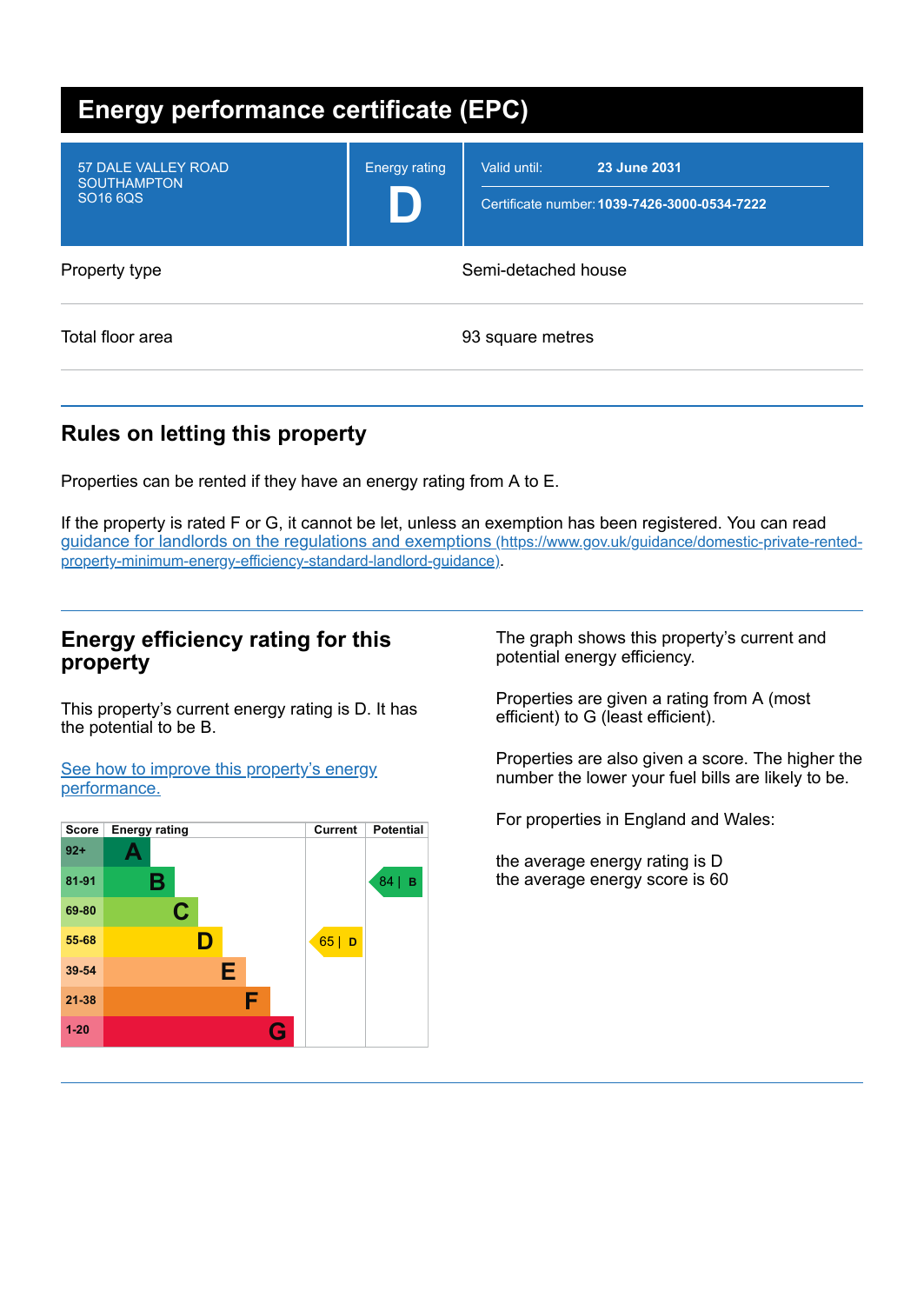## **Breakdown of property's energy performance**

This section shows the energy performance for features of this property. The assessment does not consider the condition of a feature and how well it is working.

Each feature is assessed as one of the following:

- very good (most efficient)
- good
- average
- poor
- very poor (least efficient)

When the description says "assumed", it means that the feature could not be inspected and an assumption has been made based on the property's age and type.

| <b>Feature</b>       | <b>Description</b>                             | Rating    |
|----------------------|------------------------------------------------|-----------|
| Wall                 | Cavity wall, as built, no insulation (assumed) | Poor      |
| Roof                 | Pitched, 50 mm loft insulation                 | Poor      |
| Window               | Fully double glazed                            | Average   |
| Main heating         | Boiler and radiators, mains gas                | Good      |
| Main heating control | Programmer, room thermostat and TRVs           | Good      |
| Hot water            | From main system                               | Good      |
| Lighting             | Low energy lighting in 89% of fixed outlets    | Very good |
| Floor                | Suspended, no insulation (assumed)             | N/A       |
| Secondary heating    | None                                           | N/A       |

#### **Primary energy use**

The primary energy use for this property per year is 225 kilowatt hours per square metre (kWh/m2).

### **Additional information**

Additional information about this property:

Cavity fill is recommended

### **Environmental impact of this property**

One of the biggest contributors to climate change is carbon dioxide (CO2). The energy used for heating, lighting and power in our homes produces over a quarter of the UK's CO2 emissions.

<span id="page-1-0"></span>

| An average household<br>produces | 6 tonnes of CO2   |  |
|----------------------------------|-------------------|--|
| This property produces           | 3.7 tonnes of CO2 |  |

This property's potential production 1.4 tonnes of CO2

By making the [recommended](#page-1-0) changes, you could reduce this property's CO2 emissions by 2.3 tonnes per year. This will help to protect the environment.

Environmental impact ratings are based on assumptions about average occupancy and energy use. They may not reflect how energy is consumed by the people living at the property.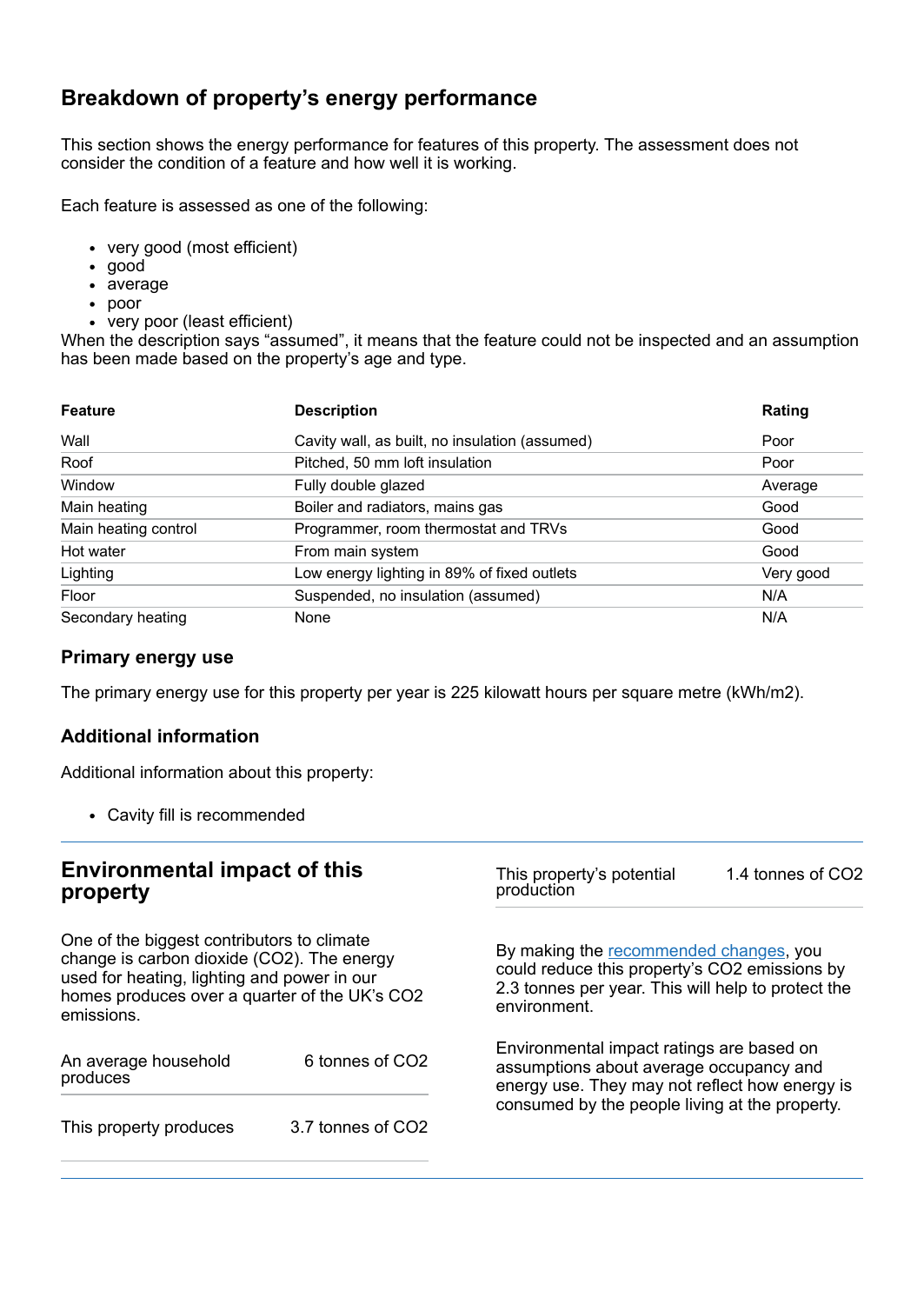# **How to improve this property's energy performance**

Making any of the recommended changes will improve this property's energy efficiency.

If you make all of the recommended changes, this will improve the property's energy rating and score from D (65) to B (84).

| <b>Recommendation</b>                 | <b>Typical installation cost</b> | <b>Typical yearly saving</b> |
|---------------------------------------|----------------------------------|------------------------------|
| 1. Increase loft insulation to 270 mm | £100 - £350                      | £37                          |
| 2. Cavity wall insulation             | £500 - £1,500                    | £115                         |
| 3. Floor insulation (suspended floor) | £800 - £1,200                    | £43                          |
| 4. Solar water heating                | £4,000 - £6,000                  | £31                          |
| 5. Solar photovoltaic panels          | £3,500 - £5,500                  | £363                         |

#### **Paying for energy improvements**

Find energy grants and ways to save energy in your home. [\(https://www.gov.uk/improve-energy-efficiency\)](https://www.gov.uk/improve-energy-efficiency)

#### **Estimated energy use and potential savings**

| Estimated yearly energy<br>cost for this property | £807 |
|---------------------------------------------------|------|
| Potential saving                                  | £227 |

The estimated cost shows how much the average household would spend in this property for heating, lighting and hot water. It is not based on how energy is used by the people living at the property.

The estimated saving is based on making all of the [recommendations](#page-1-0) in how to improve this property's energy performance.

For advice on how to reduce your energy bills visit Simple Energy Advice [\(https://www.simpleenergyadvice.org.uk/\)](https://www.simpleenergyadvice.org.uk/).

### **Heating use in this property**

Heating a property usually makes up the majority of energy costs.

#### **Estimated energy used to heat this property**

| Space heating | 11742 kWh per year |
|---------------|--------------------|
| Water heating | 2201 kWh per year  |
|               |                    |

#### Potential energy savings by installing insulation

| <b>Type of insulation</b> | Amount of energy saved |
|---------------------------|------------------------|
| Loft insulation           | 868 kWh per year       |

**Cavity wall insulation** 2696 kWh per year

You might be able to receive Renewable Heat Incentive payments [\(https://www.gov.uk/domestic](https://www.gov.uk/domestic-renewable-heat-incentive)renewable-heat-incentive). This will help to reduce carbon emissions by replacing your existing heating system with one that generates renewable heat. The estimated energy required for space and water heating will form the basis of the payments.